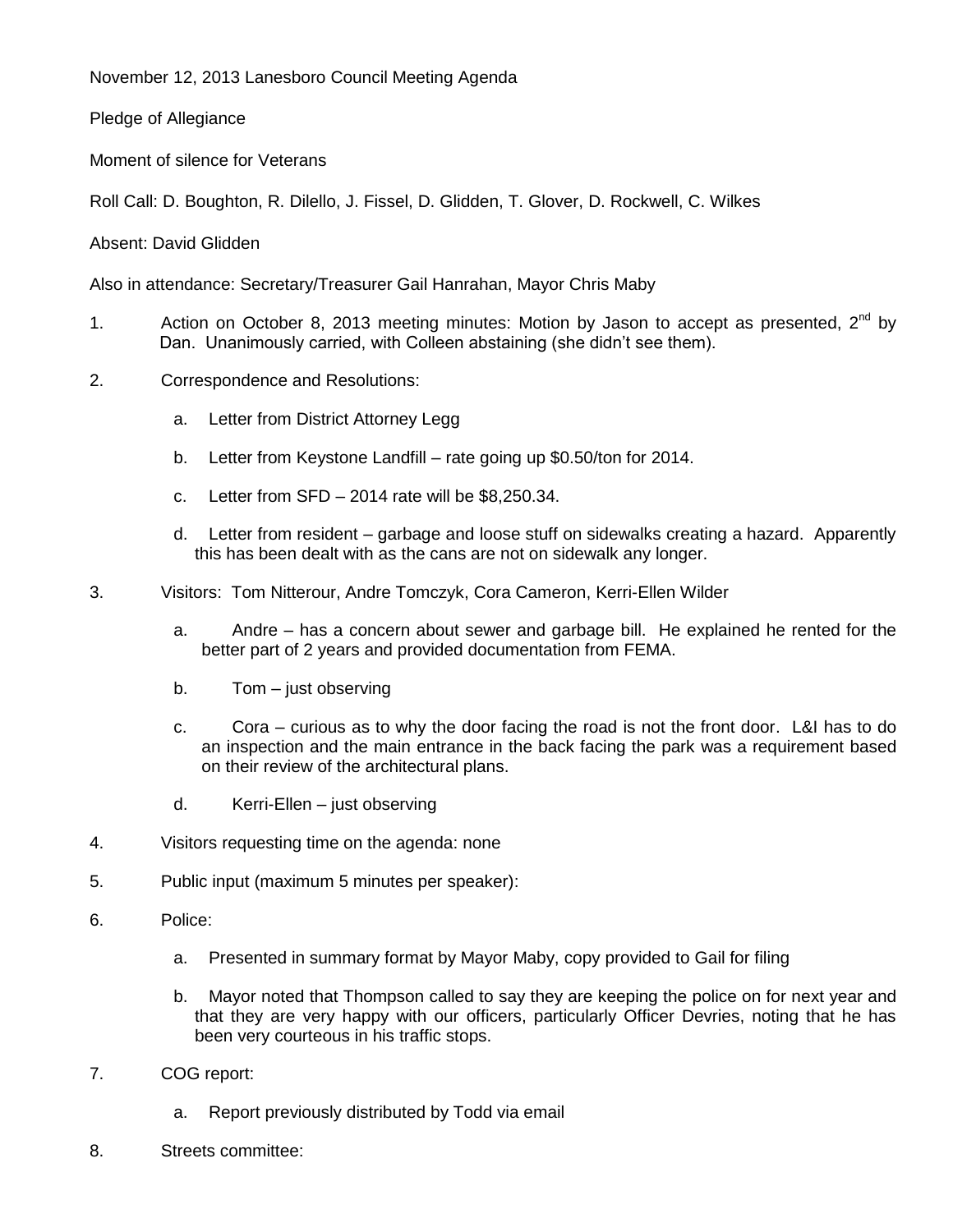- a. Replacement snowplow: review bids and purchase truck. Motion by Jason,  $2^{nd}$  by Colleen to purchase and authorize Gail to secure loan for 2014 Chevy Silverado 3500 snowplow with a purchase price of \$40,926.91. Loan amount will be no more than \$26,000. Remainder will come from current budget items. Unanimously approved on roll call vote.
- b. Motion to accept sealed bids for sale of existing snow plow with spreader by Jason,  $2^{nd}$  by Dale. Release of truck will be after delivery of new truck. Unanimously approved on a roll call vote.
- c. Todd is attending Oakland's council meeting Thursday night to discuss a shared services agreement to ensure that we can get the truck loaded this year.
- 9. Parks & recreation committee: Todd acknowledged the great amount of work that was done by the Helping Hands from the Latter Day Saints. Work was completed in five separate areas of the borough. They are planning on coming back in the spring – Lanesboro is looking for ideas on what else can be done.
- 10. Sewer / Refuse committee:
	- a. Todd, Jason, and Chris are meeting with the Tri-Boro Sewer Authority tomorrow night.
	- b. Garbage truck fixed a broken hydraulic line a few weeks ago but no problem since.
	- c. Possible privatizing of garbage service motion by Jason,  $2^{nd}$  by Colleen to authorize Chris to discuss privatizing with Myron and provide feedback. All in favor except in Dan, motion carried.
- 11. Community Center:
	- a. Who will be in charge of taking rentals? Jason is willing to take care of this during the week but may need help on weekends. Dan indicated that Judy Consla may be available.
	- b. Rental fee many options discussed.
	- c. Everyone to bring ideas to next month's meeting, at which time it will be finalized.
- 12. Website: nothing to report
- 13. Bill review: nothing unusual
- 14. Old Business:
	- a. CDBG \$50,000 grant Barnes and Convent Street are not eligible, due to being a dead-end street combined with survey of residents' income. Motion by Colleen,  $2<sup>nd</sup>$  by Regina to repair Barnes and Convent, with Bid Alts for sidewalk repair and  $2<sup>nd</sup>$  Bid Alt for extending sidewalk. Work will be done in that order – roads, sidewalk repairs, and then new sidewalk. Unanimously approved.
	- b. One call almost ready to go.
- 15. New Business:
	- a. Authorization to advertise for snow plow personnel motion by Colleen,  $2^{nd}$  by Regina. Unanimously carried. Will be reviewed at the December meeting. Chaz will be doing sidewalks again this year.
	- b. No parking on streets to be enforced and posted on website.